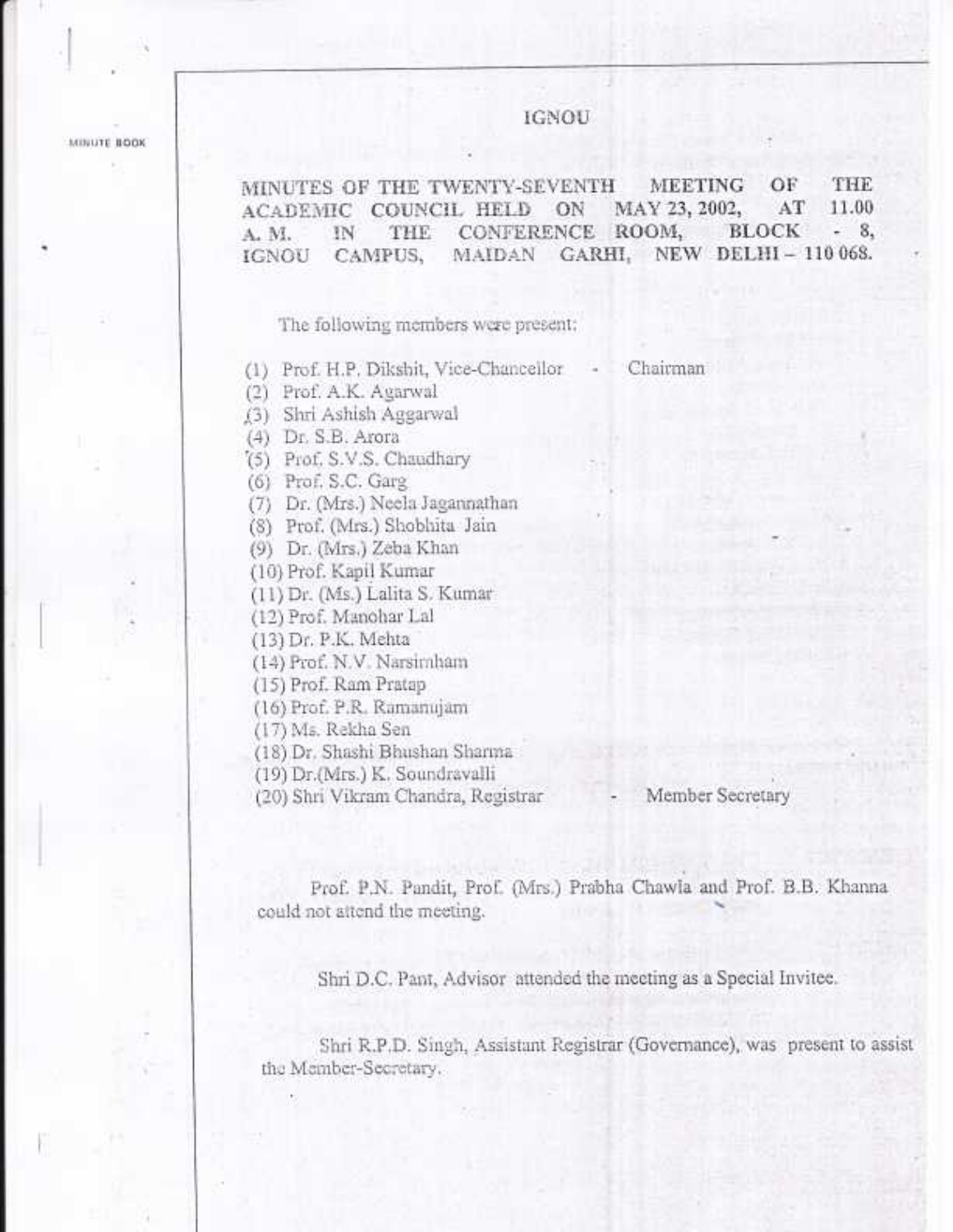At the outset, the Vice-Chancellor extended a warm welcome to the members of the Committee for the meeting.

The Vice-Chancellor also placed on record his appreciation for the services rendered by the following retiring members:

- 1. Mr. V. Suresh
- 2. Mr. M.S. Verma
- 3. Prof. Abad Ahmad
- 4. Dr. Ila Pathak
- 5. Prof. M.C. Kapilashrami
- 6. Dr. George John
- 7. Prof. M. Khajapeer
- 8. Mr. N. Ram
- 9. Dr. George Mathews
- 10. Ms. Anuradha Mohit
- 11. Mr. C.R. Prasad
- 12. Mrs. Vibha Parthasarathi
- 13. Mrs. Usha Rai
- 14. Dr. Sarala Gopalan
- 15. Prof. Asha S. Kanwar
- 16. Dr. M.C. Sharma

The agenda items were then taken up for consideration and following decisions were arrived at:

ITEM NO. 1 TO CONFIRM THE MINUTES OF THE 26TH MEETING  $OF$ THE ACADEMIC COUNCIL HELD SPETEMBER 03, 2001. ON

AC 27.1.1

The Minutes of the 26<sup>th</sup> Meeting of the Academic Council held on September 03, 2001 were circulated to the members No comments were received on the Minutes. The Minutes of the 26<sup>th</sup> Meeting of the Academic Council held on September 03, 2001 were confirmed.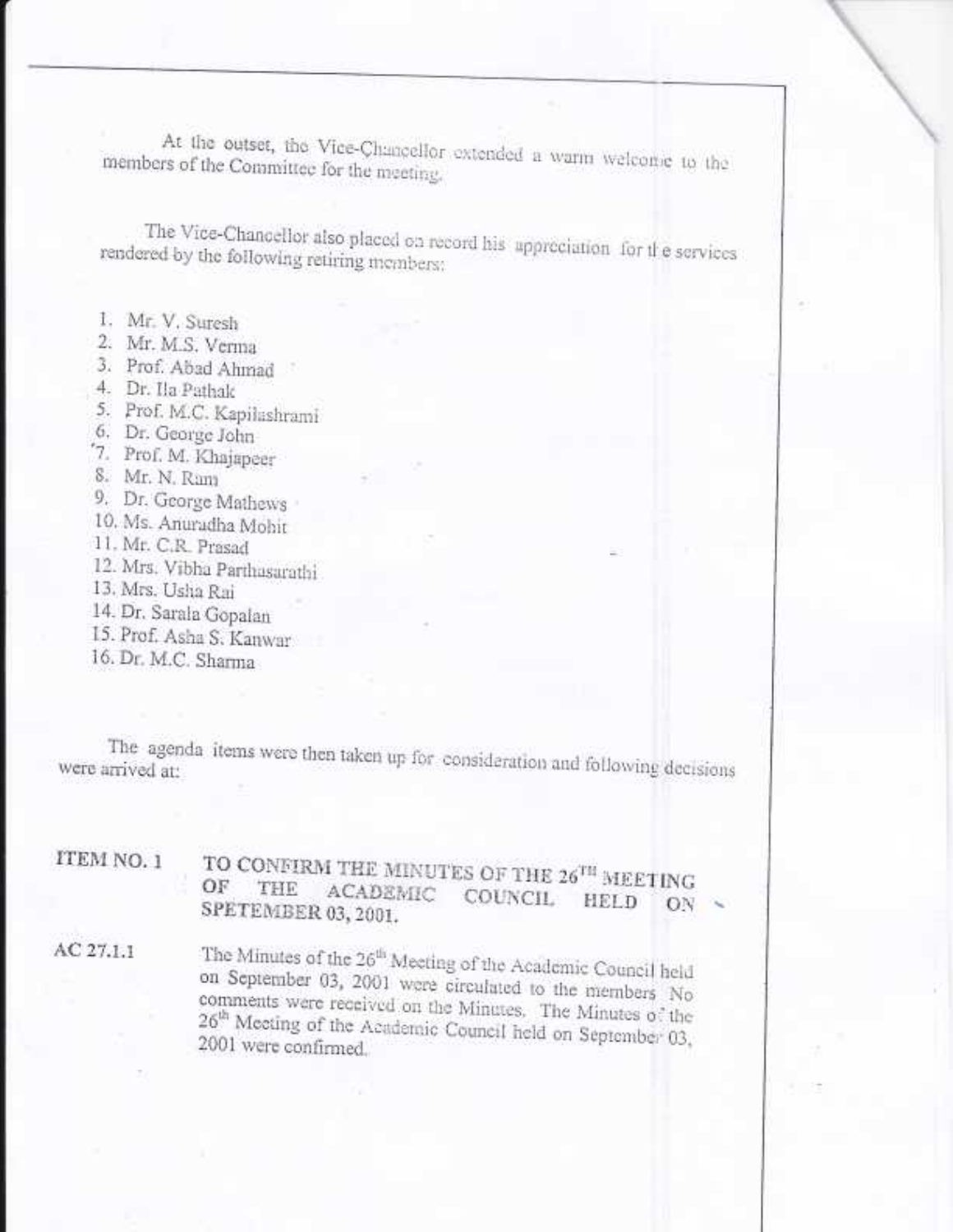MINUTE BOOK

TO NOTE THE DECISIONS TAKEN IN THE 1ST, 2ND AND ITEM NO. 2 3<sup>8D</sup> MEETINGS OF THE ACADEMIC COUNCIL'S STANDING COMMITTEE HELD ON NOVEMBER 16. 2001, JANUARY 25, 2002 AND FEBRUARY 28, 2002 RESPECTIVELY.

The Council noted the decisions taken by the Academic Council's  $AC27.2.1$ Standing Committee in its 1<sup>st</sup>, 2<sup>nd</sup> and 3<sup>rd</sup> meetings held on November 16, 2001, January 25<sup>th</sup>, 2002 and February 28<sup>th</sup>, 2002 respectively.

#### ITEM NO. 3 TO CONSIDER AND APPROVE THE MINUTES OF THE **REVIEW COMMITTEE** ON **IGNOU COURSE** MATERIAL FROM GENDER POINT OF VIEW.

- AC 27.3.1 The recommendations contained in the Minutes of the Committee constituted by the Vice-Chancellor to examine and suggest measures to promote gender sensitivity in the course materials of IGNOU were considered. Initiating the discussion on the item the Vice-Chancellor gave a brief account of the proposal and invited the members to offer their comments/suggestions on the recommendations of the Committee, During the discussions, it was emphasized that there was a need to review the IGNOU course material from the gender angle but the issue should be considered by the Schools to incorporate the suggestions of the Sub-Committee.
- AC 27.3.2 After discussions, the Council resolved that the recommendations made by the Committee be adopted for implementation. The Council also agreed to the suggestions of the Chairman, requiring the Schools to review and revise their course material wherever called for, to ensure gender sensitivity.
- TO CONSIDER FOR APPROVAL THE WITHDRAWAL ITEM NO. 4 OF BACHELOR IN BUSINESS ECONOMICS (BBE) PROGRAMME AND INTRODUCTION OF THE 'INDIAN FINANCIAL SYSTEM' AS AN ELECTIVE COURSE OF THE EXISTING EDP PROGRAMME.

AC 27.4.1 Prof. Kapil Kumar, Director, School of Social Sciences gave a brief description of the proposal. It was clarified that the proposal to withdraw the Programme entitled 'Bachelor in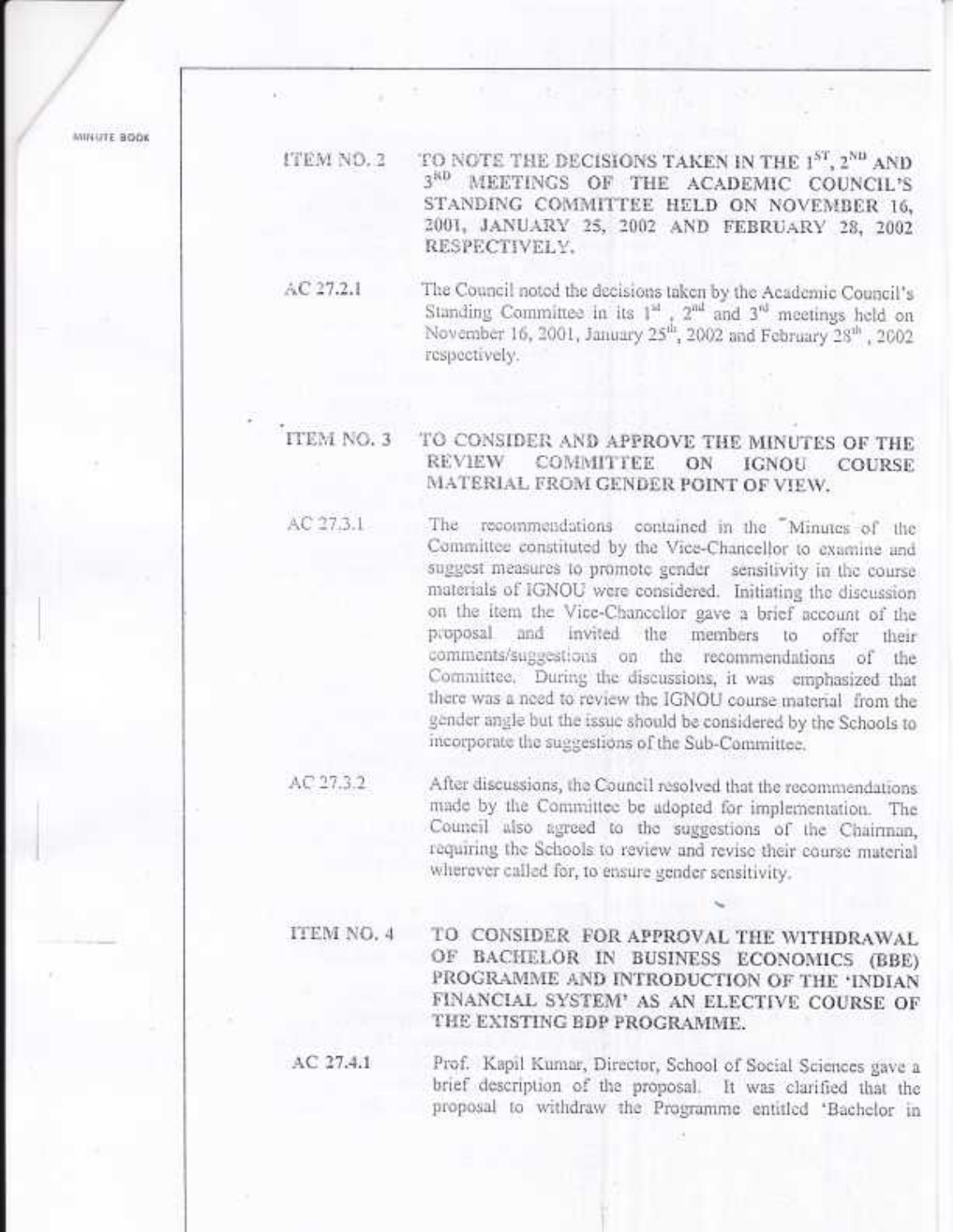Business Economics (BEE), was considered earlier by the Academic Council in its 26<sup>th</sup> Meeting held on September 09, 2001. As per the recommendations of the Academic Courcil, a Sub-Committee was constituted and the Sub-Committee has recommended the withdrawal of the Programme. The Programme initiated in 1996 had not been launched so far, and, many changes have taken place in the case of business economics with the result that the carriculum decided in 1996, had become out-dated.

 $AC27.4.2$ 

AC 27.4.3

The Council noted the delay in the finalization of this Programme and felt that there was a need to bring some dynamism it our system of programme development. It was resolved that the processes of latatching of a programme should ordinarily not take more than a year.

With the above observations, the Council approver the proposal. The Council also constituted a Committee with the following members to examine the matter of delays involved in the process of launching of a programme, from Phase I to IV, and suggest ways to ensure that the process is completed in one years time.

The Chairman nominated the following members for the Committee:

- Prof. Kapil Kumar, Director, SOSS  $(i)$
- Prof. S.C. Garg, Director, SOS (ii)
- Prof. P.R. Ramanujam, Director, STRIDE (前)
- Prof. Ram Pratap, Director, Planning & Development  $(iv)$
- $(V)$ Mrs. Reicha Sen, Sr. Lecturer, SOCE

Shri D.C. Pant, Advisor, IGNOU, will be the Convener of the Committee.

ITEM NO. 5 TO CONSIDER FOR APPROVAL THE DETAILED PROGRAMME REPORT (DPR) FORM (PHASE-3) RELATING TO POST GRADUATE PROGRAMME M.A. (POLITICAL STUDIES).

AC 27.5.1

Prof. Kapil Kumar, Director, School of Social Sciences gave a brief outline of the proposal and its coverage. Prof. D. Goral, Programme Coordinator, School of Social Sciences was invi ed to give a detailed account of the proposed Programme. As regards the course structure, members noted that the course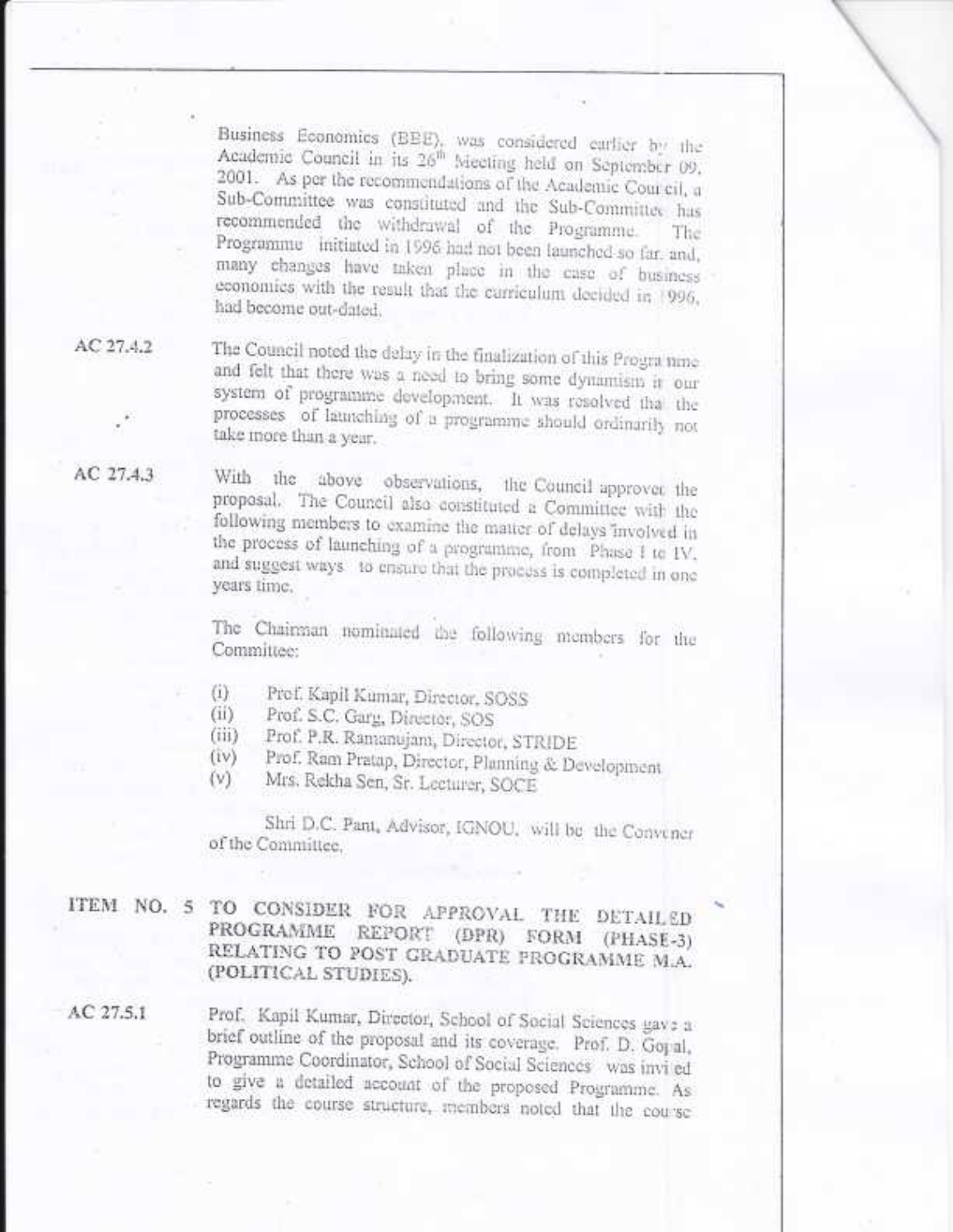distributions from Block I onward, was uneven in as much as, the learner-student would be required to study Block I, in 4 units and Block VI in 10 units, in the case of MPS-01, 4 units in Block I and 18 units in Block V of MPS-02. This needed a review for a possible restructuring before the final launch of the programme.

It was also suggested that while reviewing the course structure, the concerned School should follow as far as possible the structure and syllabi provided by the University Grants Commission which is already being followed by many

AC 27.5.2

Prof. D. Gopal clarified that the course structure was so designed that even if the number of units may be varying in different blocks, it has been ensured that the load is astually similar in terms of the number of words, which are generally about 4000, in every block.

AC 27.5.3

The Council also noted that there was, apparently some overlapping of the courses in courses. III and IV, which needed to be looked into.

 $AC27.5.4$ 

After detailed discussion on the course structure and the content of the Post Graduate Programme, M.A. (Political Studies), the Council desired that the School may review the course-design and structure to see if there was any anomaly in the load content in the course material from Block- $I - Unit 1$  to Block-V - Units 18 to 35 for rationalizing them, if necessary.

### ITEM NO. 6 TO CONSIDER CO-OPTION OF MEMBERS UNDER CLAUSE (I)(VIII) OF STATUTE 9.

 $AC27.6.1$ 

The Council resolved to co-opt the following persons as members on the Academic Council under Chase (I)(viii) of Statute 9 for a term of two years:

- Prof. S.K. Joshi, Former Director General, CSIR and  $\left( 1\right)$ Director, National Physical Laboratory.
- Prof. P. Ramarao, Former Secretary, Department of  $(ii)$ Science & Technology and Vice-Chancellor, University of Hyderabad.
- Prof. A. N. Maheshwari, Chairman, NCTE.  $\langle \overline{iii} \rangle$